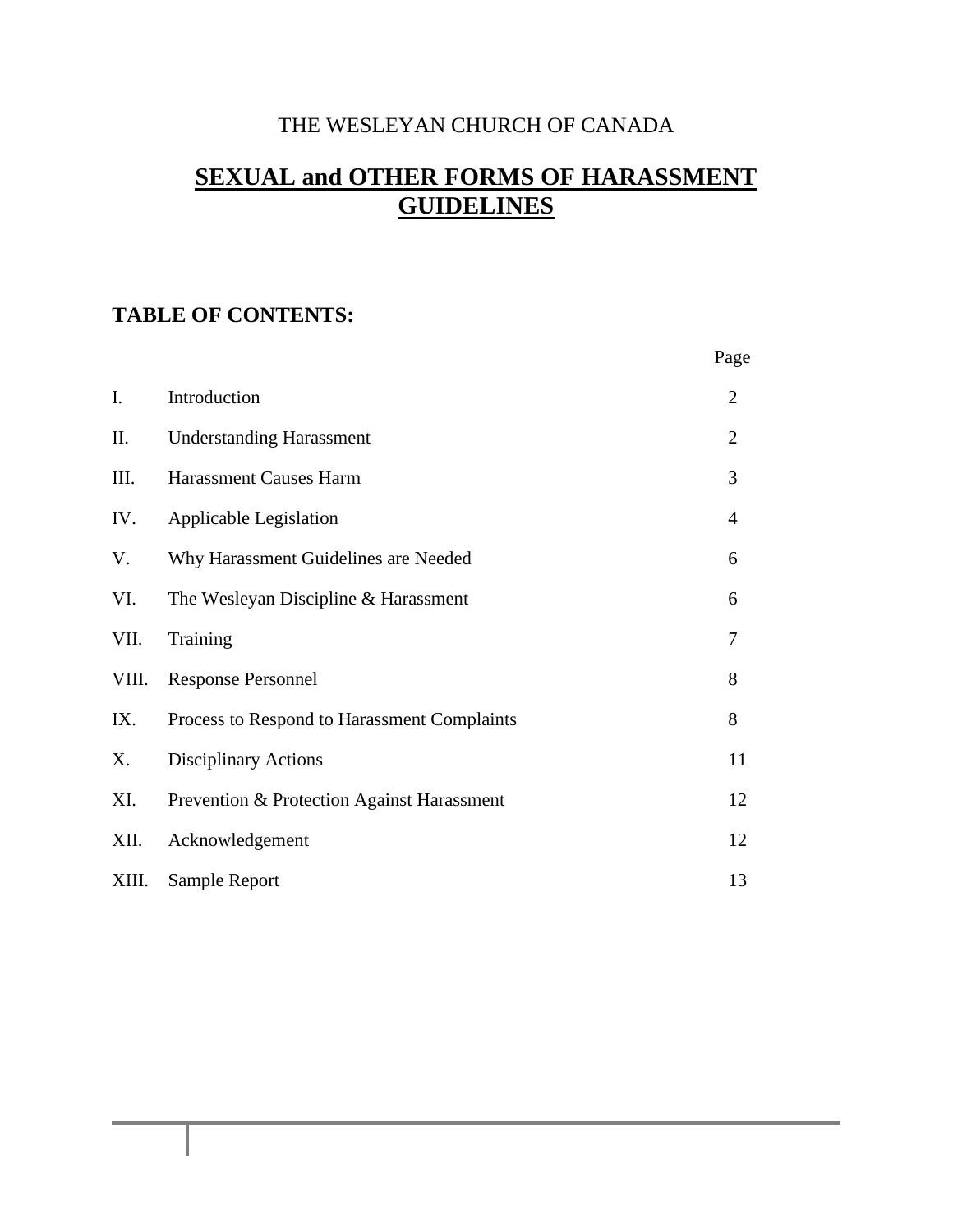#### I. **INTRODUCTION**

The Wesleyan Church of Canada is grounded in the Holy Scriptures and the Bible's command to love one another. The Discipline of The Wesleyan Church ("The Discipline") likewise has consistently provided a framework for all Wesleyan churches, entities, and individuals to treat others with respect and dignity. The Wesleyan Church of Canada (the "Church") recognizes that sexual and other forms of harassment are contrary to Biblical and Wesleyan principles and is a very serious problem which can and does occur in Wesleyan entities in any number of circumstances including the workplace, among volunteers, and among church members. These Guidelines have been created for possible adoption by Canadian Wesleyan entities to educate on this very important issue, prevent such harassment in all church settings, not just in the workplace, and to provide specific guidelines and processes to appropriately respond to and manage harassment incidents that do occur.

#### II. **UNDERSTANDING HARASSMENT**

Harassment is understood as improper conduct by an individual, that is directed at and offensive to another individual in the workplace, including at any event or any location related to work, and that the individual knew or ought reasonably to have known would cause offence or harm. It comprises objectionable act(s), comment(s) or display(s) that demean, belittle, or cause personal humiliation or embarrassment, and any act of intimidation or threat.

Sexual harassment is most commonly defined as unwelcomed sexual advances, requests for sexual favors, and other unwanted verbal, written, portrayed or physical conduct of a sexual nature which is perceived by the recipient as demeaning, intimidating or coercive. Sexual harassment may be obvious or subtle and includes both verbal and non-verbal behaviours.

Whether an action is harassment depends upon how the recipient is affected – not on the intent of the harasser. In a workplace setting, the unwanted behaviors may be the basis for employment decisions affecting that individual or may adversely interfere with the individual's work performance. In all settings, the behavior generally creates an environment that is intimidating, hostile or offensive to at least one other individual. The harassing behaviors can occur through the use of technology, including but not limited to text messaging, email and social networks. It can occur via the showing or sending of offensive pictures. It may include physical contact, but often does not. When harassment rises to the level of unwanted physical contact it may become sexual abuse, sexual assault or one of a myriad of other crimes of a sexual nature.

The following are some, but not all acts that may constitute sexual harassment:

- Gender specific name calling or offensive remarks
- Telling offensive sexual or gender-related jokes
- Inappropriate conversations incorporating sexual content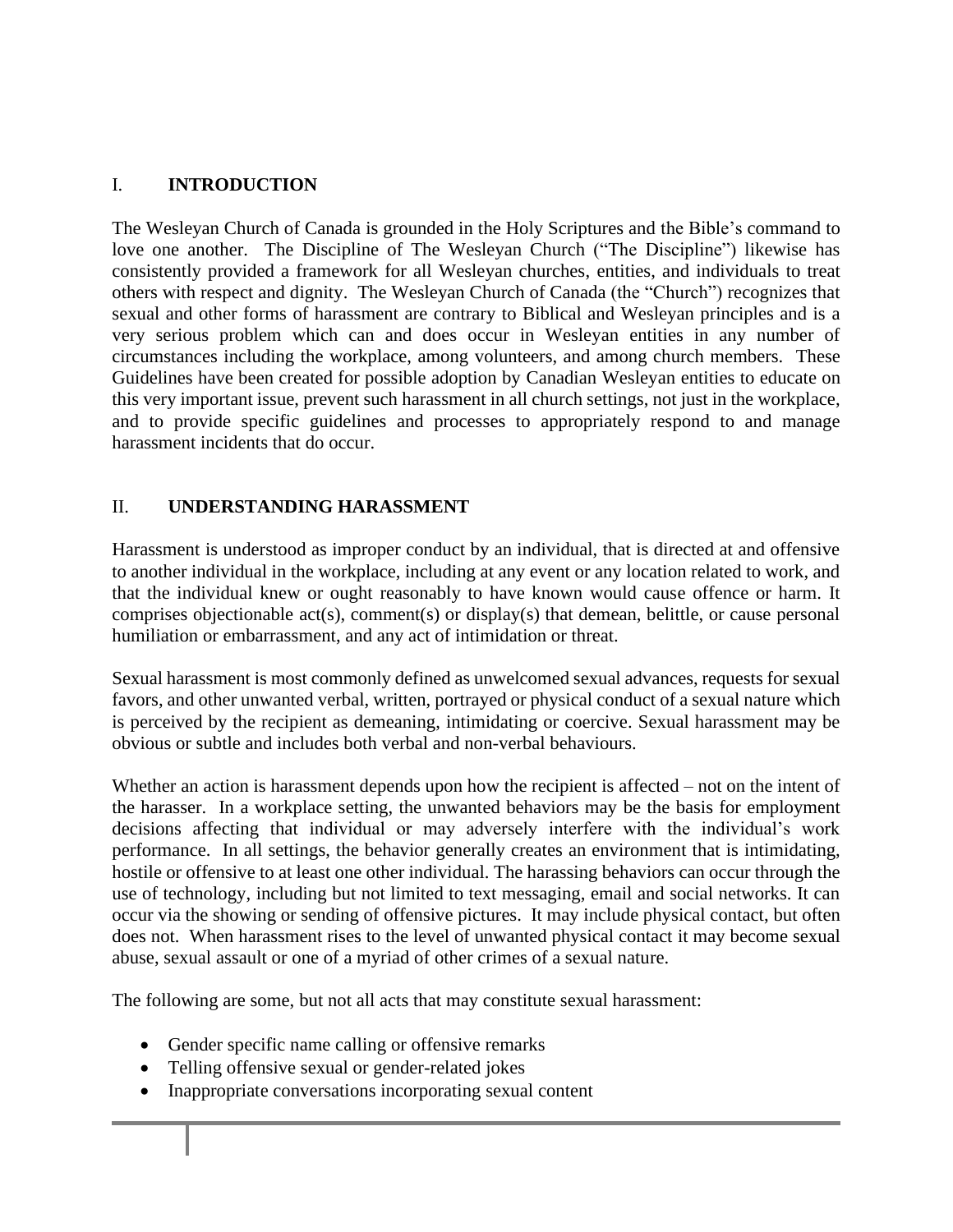- Inappropriate gifts or making sexual advances, propositions or invitations
- Obscene phone calls, "sexting" or sending crude emails
- Posting pictures of a sexual nature
- Sexual gestures or acts, whistling, inappropriate staring or leering suggestively
- Inappropriate touching or unwanted physical contact
- Questions or discussion about sexual activities
- Unwelcome comments or attention on a person's appearance or physical attributes

Such behaviours can constitute sexual harassment if the acts are unwanted, the acts create a hostile, intimidating or offensive workplace, and the acts are committed because of the gender of the recipients.

An act is defined as unwanted or unwelcome if the act is not invited or welcomed and the receiver regards the act as undesirable or offensive. The fact that the recipient does not verbalize the act is unwelcomed does not mean that he or she welcomes it.

Harassment can include persistent and severe behaviours but can also include a single incident. In a judicial setting, the totality of the circumstances is taken into consideration in determining whether an act constitutes harassment. This would include the severity, frequency and pervasiveness of the acts and whether person stopped upon learning the acts are unwanted.

Contrary to common belief, harassment is not only perpetrated by males against female victims. Women also harass men and persons of the same gender sexually harass one another.

Harassment is not confined to interactions between adults. News stories about bullying in elementary school and high school are pervasive. Bullying of students often includes actions which constitute harassment.

Harassment is mistakenly thought by many to only include behaviors by a person with authority over another, who becomes the victim of the abuse. While this type of harassment is common, harassment also occurs between others regardless of status or authority. In fact, it also includes actions by an outsider who comes into one's environment, such as a delivery person, client, or church member.

#### III. **HARASSMENT CAUSES HARM**

Contrary to common myth, harassment is not a harmless act. Harassment in the workplace is not lawful because it negatively impacts a worker's employment opportunities. Manifestations of having been harassed in an individual victim's work can include absenteeism, drop in performance, unfavorable performance evaluations, and eventual withdrawal from formerly enjoyed activity, termination or even a change in career goals. These workplace manifestations have been found to have a substantial negative financial impact on the victim. Physiologically, victims may experience headaches, gastrointestinal distress, weight fluctuations, sleeplessness, dermatological reactions, and depression, lethargy and panic attacks. Other reactions are psychological and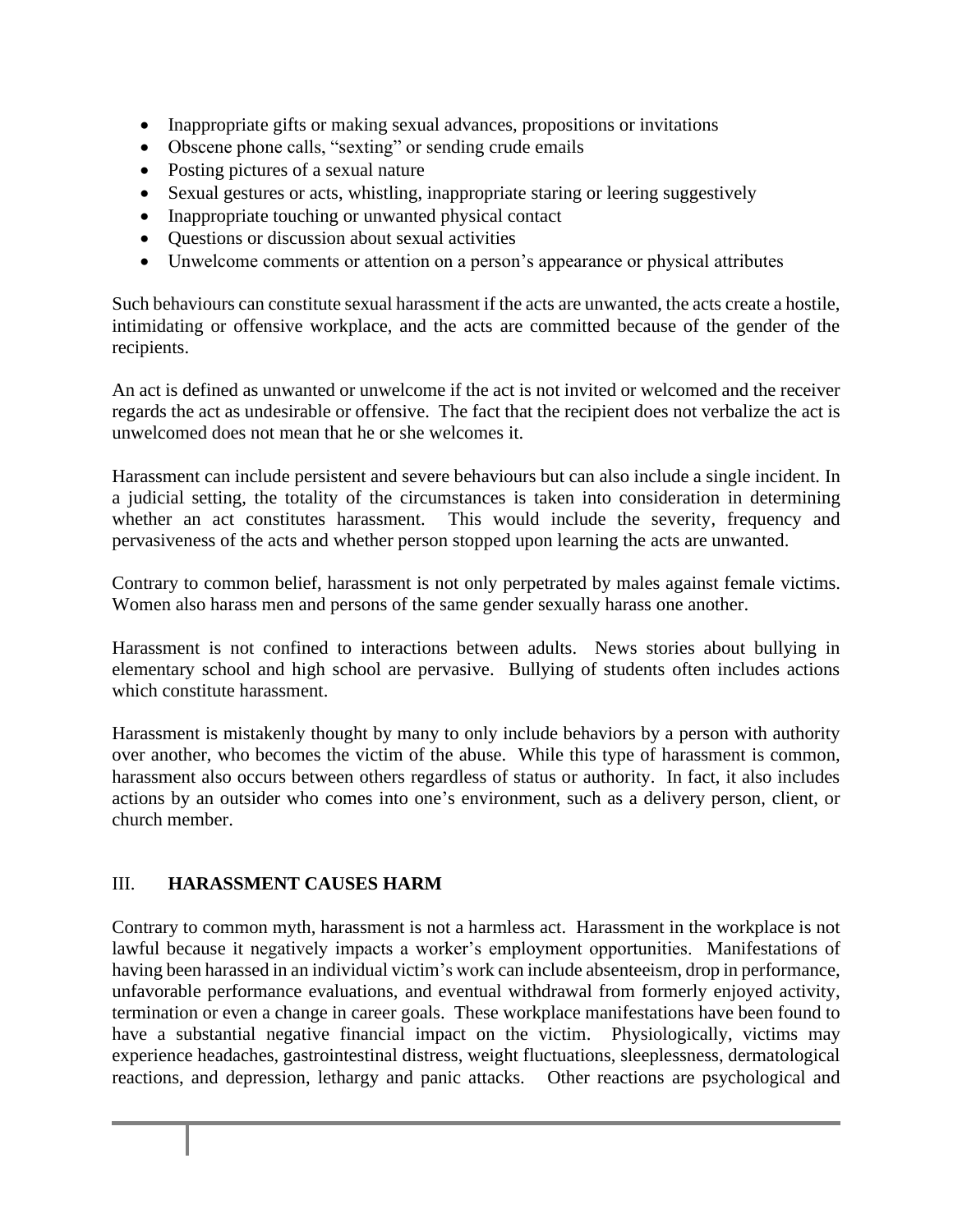include depression, anxiety, anger, irritability, and insecurity, feelings of powerlessness, low selfesteem, guilt and confusion.

In a workplace or ministerial setting, harassment of only one person can have a wider negative impact. The work environment is often tense resulting in poor productivity of many. Where harassment is present, common signs include high rates of turn-over in staff and the lack of stability within that office, ministry or community. When the harasser is a clergy person, such reprehensible behavior breaches a sacred trust. Harassment, especially sexual harassment by clergy can effectively cause the victim to separate from his or her faith community and even result in a person's loss of faith.

# IV. **APPLICABLE AUTHORITY & LEGISLATION**

In Canada, harassment is addressed in a number of provincial and federal laws and has been considered by a great number of courts, boards and committees. For instance, the *Charter of Rights and Freedoms*, the *Canadian Human Rights Act*, the *Canada Labour Code*, the *Criminal Code* and the applicable provincial legislation all explicitly or implicitly address harassment. For instance, Canadian law prohibits discrimination and harassment based on such things as: race, national or ethnic origin, colour, religion, age, sex, pregnancy, marital status, family status, genetic characteristics, disabilities, and for criminal records for which a pardon has been granted. The Supreme Court of Canada has considered a number of cases dealing with the issue of harassment and the Court has set a number of important precedents. While the brief review in this section is not meant as a comprehensive guide to the law of harassment in Canada it does outline several important areas of concern to The Wesleyan Church.

#### *Note: Each church or other user of these guidelines should consult their jurisdiction's Provincial legislation and Human Rights laws as these vary from province to province.*

In *Janzen v. Platy Enterprises Ltd.* [1989] 1 S.C.R. 1252, 59 D.L.R (4th) 352, the Supreme Court of Canada established that sexual harassment in the workplace is a form of discrimination. **As an example** at the provincial level, the New Brunswick *Human Rights Act* (the "NBHRA") explicitly identifies sexual harassment in the employment context as a form of discrimination. Section 10 of the NBHRA provides the following definition:

"sexually harass" means engage in vexatious comment or conduct of a sexual nature that is known or ought to reasonably be known to be unwelcome.

In *Robichaud v. Canada (Treasury Board)*, [1987] 2 S.C.R. 84, the Supreme Court of Canada established that employers shall be held liable for the discriminatory acts of their employees where those actions are work-related.

Mirroring *Janzen* and *Robichaud*, section 10 of the NBHRA places a positive duty on the employer to ensure that the work environment is free from conduct or behaviours that may constitute sexual harassment. Section 10 of the NBHRA also provides that the actions of an employee or representative constituting sexual harassment may be deemed the actions of the employer. As such, both the common law decisions and the legislation place a high expectation and duty on the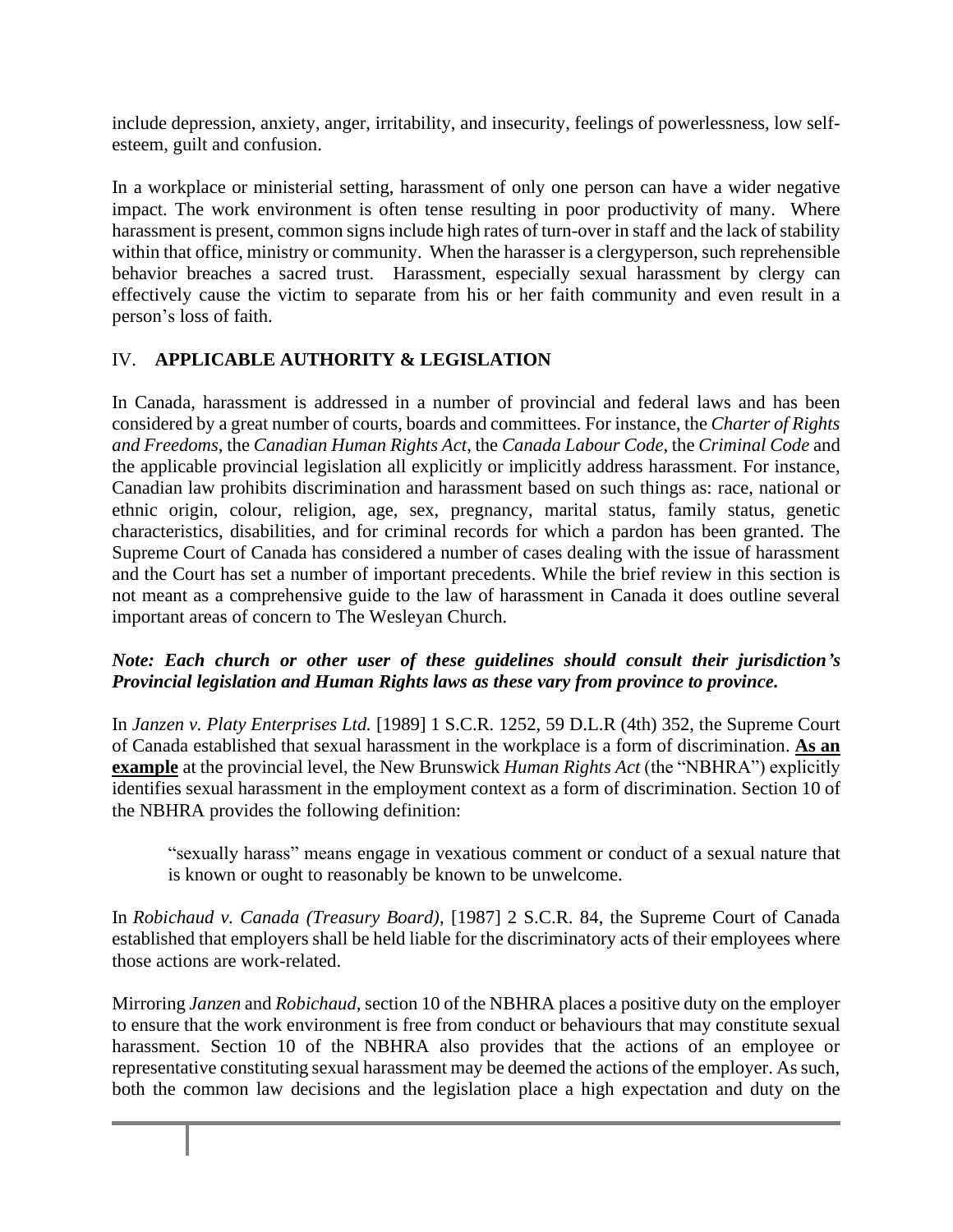employer to ensure that sexual harassment in the workplace is not tolerated or is dealt with in a timely, diligent and appropriate manner.

The relevant sections of the NBHRA are reproduced below:

10(2) No employer, representative of the employer or person employed by the employer shall sexually harass a person employed by the employer or a person seeking employment with the employer.

10(4) No person who provides goods, services, facilities or accommodation to the public, nor any representative of that person, shall sexually harass a recipient or user, or a person seeking to be a recipient or user, of those goods, services, facilities or accommodation.

10(6) For the purposes of this section

(a) an act committed by an employee or representative of a person shall be deemed to be an act committed by the person if the person did not exercise the diligence appropriate in the circumstances to prevent the commission of the act,

(b) an act committed by an employee or representative of an association shall be deemed to be an act committed by the association if an officer or director of the association did not exercise the diligence appropriate in the circumstances to prevent the commission of the act, and

(c) an act committed by an officer or director of an association shall be deemed to be an act committed by the association.

What constitutes sexual harassment in the employment context may extend beyond the typical understanding of the term workplace. In *Simpson v. Consumers' Assn. of Canada*, 152 O.A.C. 373, the Ontario Court of Appeal established that if sexual harassment occurs outside of the physical confines of the office, it may still have occurred in the context of the work environment. In other words, sexual harassment can occur in a variety of settings and may include after hours, workrelated or social events or generally outside of the confines of the business establishment.

Claims for sexual harassment in the workplace are brought before the  $\_\_$ 

\_\_\_\_\_\_\_\_\_\_\_\_\_\_\_\_\_\_\_\_\_\_\_\_ *(name of provincial employment and human rights authority)* and/or through the local law enforcement service. These Guidelines should be considered and administered with the appropriate provincial authorities in mind.

While laws at both the federal and provincial levels provide remedies for workplace harassment, uncompensated interns and volunteers may not be considered to be employees and thus may not find any statutory recourse against harassing behavior they may experience in the workplace. Regardless of whether the person being harassed is an employee, a volunteer or a church participant/attendee, the Wesleyan church takes a strong stance that all such harassment is unacceptable. As mentioned, harassment does not confine itself to the workplace. Such behavior is found among and between individuals in every conceivable environment, including churches.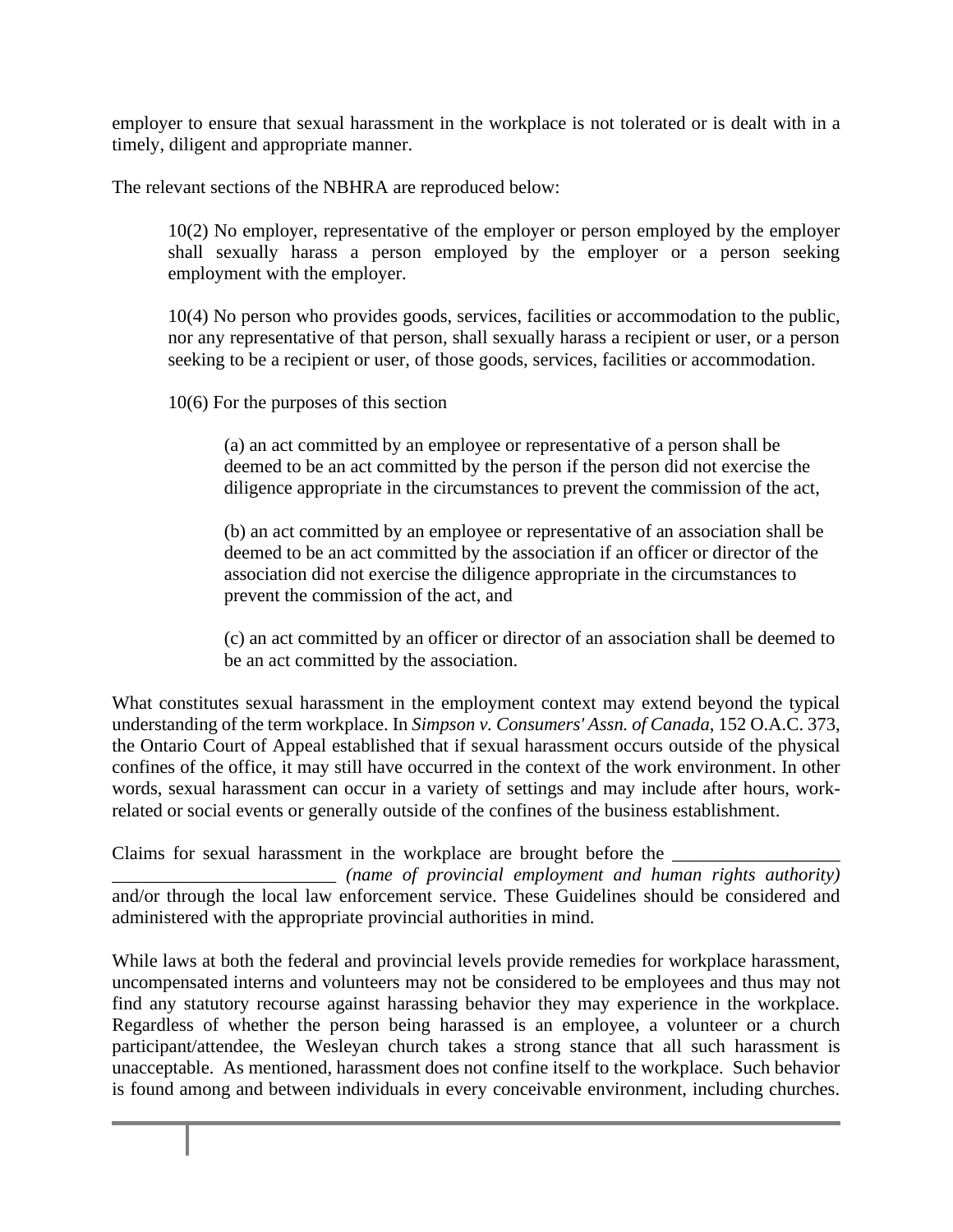In fact, studies have shown that institutions which were formerly dominated by or restricted to male leadership, experience a greater than average number of incidents of sexually harassing behaviors. These Guidelines are intended to address all forms of harassment wherever it may occur.

In a church setting, clergy enjoy what is often an honored, respected and even revered status. The Discipline states that Church members should esteem their ministers highly. The Discipline of The Wesleyan Church 2012, Paragraph 286 Wesleyan Publishing House, 2012. Thus, a relationship with a minister and a non-minister will often have an unequal balance of power. When a minister violates this trust by harassing another, it is especially offensive. This should be taken into consideration in handling incidents of harassment involving clergy

# V. **WHY GUIDELINES ARE NEEDED**

- **It's Against the Law.** Harassment is against the law and in some circumstances constitutes criminal behavior.
- Churches Are Not Exempt. While churches may be exempt from civil interference in employment decisions, lawsuits based on discrimination claims for alleged violations of employment and human rights unrelated to internal governance or religious beliefs are likely open to the jurisdiction of the \_\_\_\_\_\_\_\_\_\_\_\_\_\_\_\_\_\_\_\_\_\_\_\_\_\_\_\_\_\_ *(name of provincial employment and human rights authority)* and the provisions of the \_\_\_\_\_\_\_\_\_\_\_\_\_\_\_\_\_\_\_\_\_\_\_\_\_\_\_\_\_\_\_ *(name of provincial legislation)*.
- People are Harmed. Harassment causes actual and sometimes lasting harms to individuals and to their families. It is serious and should be treated thus.
- **■** Misunderstanding. There is much misunderstanding about harassment. Guidelines educate.
- Bad for Community. Harassment in all its forms is harmful to the workplace, ministerial environment, classroom and church community. It reduces productivity and creates an environment of fear, distrust and discomfort.
- Contrary to Biblical Teaching. Harassment is contrary to Biblical principles and The Discipline.
- Laws not always applicable. Most, if not all, laws covering harassment apply to harassment which occurs in the workplace. Harassment in other arenas or against those not considered employees may not find a civil remedy.
- Christian Duty. Some persons are unable to protect themselves against harassment. It is appropriate in a Wesleyan environment to provide protection against all forms of harassment, especially to those who may be unable to protect themselves.
- Guidelines are Effective. Strong guidelines designed to prevent harassment reduce incidents of harassment.
- Liability Exists. Churches and other Wesleyan entities, governing boards and individuals in supervisory positions can be found liable for acts of harassment committed by others under their supervision or within the entity if nothing has been done to prevent the harassing behavior or to stop the behavior once informed of it.
- Guidelines Reduce Liability. In addition to reducing incidents of harassment, strong guidelines which are adhered to, can protect a church or entity as well as its governing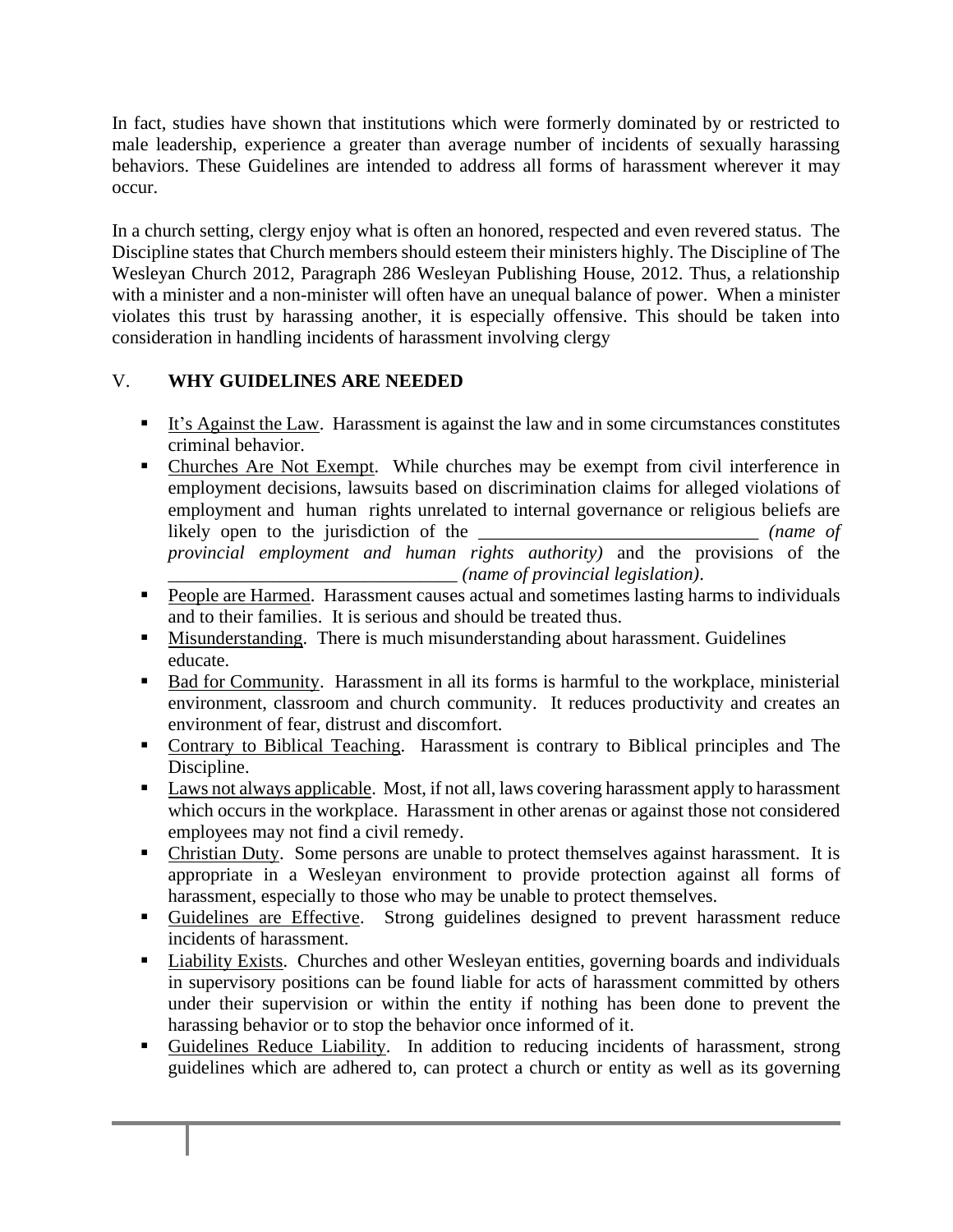boards and supervisors from liability resulting from the harassing behaviors of others who serve as agents for the entity.

# VI. **THE DISCIPLINE OF THE WESLEYAN CHURCH & HARASSMENT**

The Discipline does not speak directly to the issue of harassment. Notwithstanding, there are several pertinent related paragraphs in the Discipline as follows:

- **265(11)** Actions toward others include "To respect the inherent individual rights of all persons, regardless of race, color or sex."
- **410(1)** Christian social concern states that "The Wesleyan Church upholds the rights of all individuals to equal opportunity politically, economically and religiously, and pledges itself to an active effort to bring about the possession of dignity and happiness by all people everywhere (cf. 220; 265:10,11; 360:3d)."
- **410(5)** "The Wesleyan Church abhors the trend to ignore God's laws of chastity and purity, and rigorously opposes public acceptance of sexual promiscuity and all factors and practices which promote it. The Wesleyan Church maintains a biblical view of human sexuality which makes the sexual experience, within the framework of marriage, a gift of God to be enjoyed as a communion of a man and a woman, as well as for the purpose of procreation. Sexual relationships outside of marriage and sexual relationships between persons of the same sex are immoral and sinful. . . . "
- **410(12)** "The Wesleyan Church believes that its members should exercise responsible stewardship of their time for worship, work, rest, personal leisure, and service to others. Special care should be given to honoring Christ in one's choices and pursuit of entertainments. This will include refusing to patronize and to carefully regulate the use in the home of activities, media and communication where they feature the cheapening of human life, the gratuitously violent, the use of immoral or profane language and the sexually explicit and pornographic. . . ."

*Note: These references are from The Discipline of The Wesleyan Church 2012 Wesleyan Publishing House, 2012; other editions may differ.*

# VII. **TRAINING**

A comprehensive training program for all ministers, employees, and lay leaders should include the following:

- $\checkmark$  Understanding what constitutes harassment.
- $\checkmark$  Learning harassment is, at least, offensive, and, at worst, harmful and does not belong in the workplace, church, ministry, nor any church interpersonal interactions.
- $\checkmark$  Civil Laws applicable to the jurisdiction of the Organization
- $\checkmark$  Familiarity with this entity's Guidelines & Procedures.
- $\checkmark$  Reporting process for making complaints about harassing behavior.
- $\checkmark$  Responses to reports of harassment.
- $\checkmark$  When & how there will be involvement of supervising authorities.
- $\checkmark$  Disciplinary Actions for harassing behavior.

A training requirement often consists of viewing a comprehensive online interactive video. While this may be the most popular form of training because it is inexpensive and trainees can complete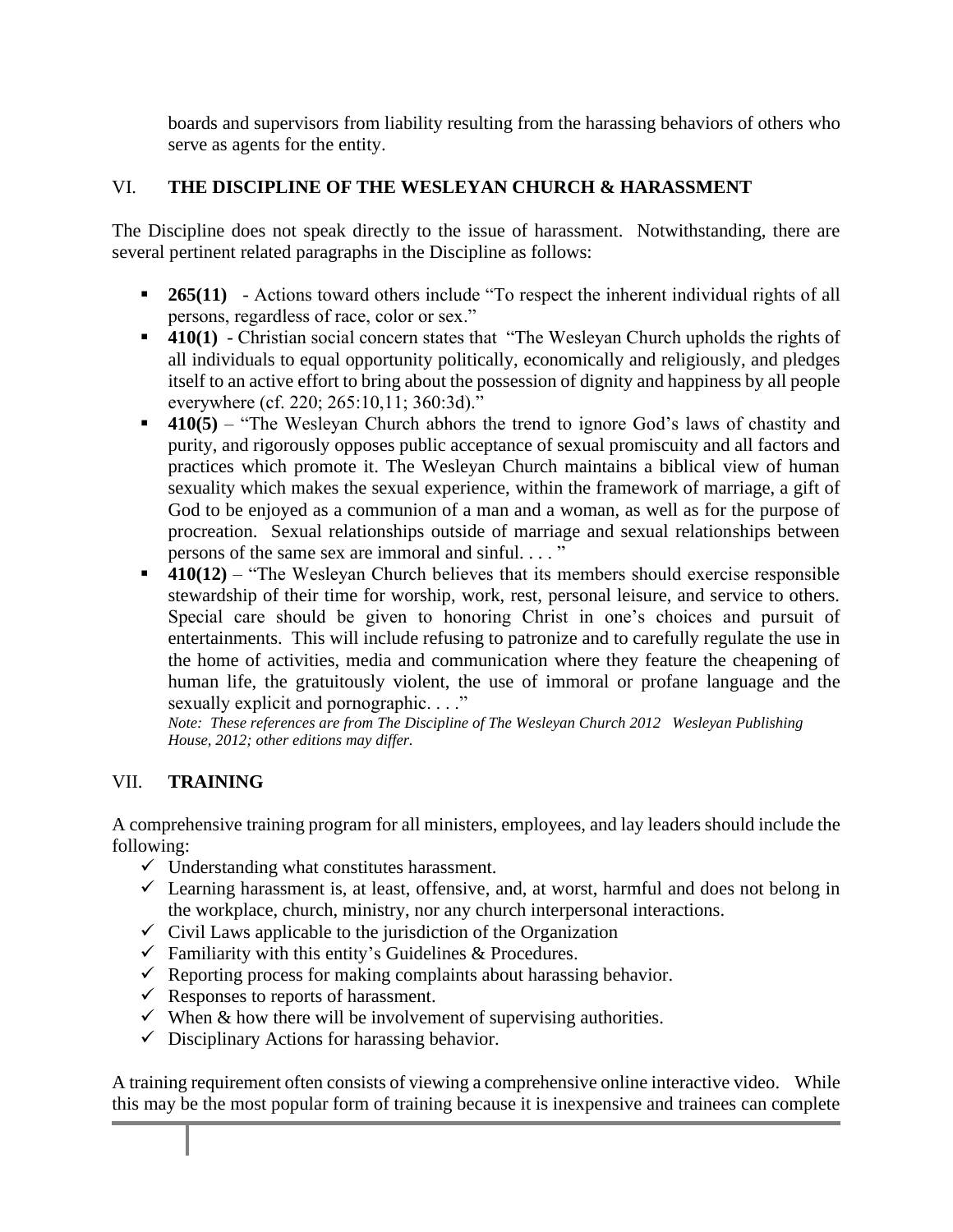the training at their leisure, group training sessions are still widely available. If you decide to utilize a generic training resource via an online source, it is very important that you also require that all participants be required to familiarize themselves with the Guidelines which you have adopted. These Guidelines are specific to your organization and outline the specific procedures that you want those in your organization to follow.

If you are searching for an online harassment training program to use for your organization, be aware that most training materials available for purchase or free focus on harassment in the workplace because that arena is what is covered under by federal harassment discrimination statutes. The focus here of these Guidelines for your Wesleyan entity is much broader as their purpose is to instruct ministers, ministry leaders, volunteers, members, as well as, employees of your organization on harassment in all entity encounters. As such, be sure to choose a training program which meets the broad needs of your entity.

#### VIII. **RESPONSE PERSONNEL**

It is important to have an Officer and Committee at the ready so that when a formal written complaint is received, it can be responded to quickly. Additionally, it is very important that the identity of the Officer is widely known for the purpose of submitting harassment complaints. It is possible that the Committee may not consist of the exact same individuals every time that is convenes.

Officer. Every entity should identify a Harassment Officer ("Officer"). The Officer is tasked with:

- Ensuring that the harassment Guidelines are disseminated in an appropriate way to all employees, volunteers, leaders and church members;
- Ensuring that the harassment Guidelines are reviewed regularly and updated, as needed;
- Being identified as the recipient of harassment complaints for the entity;
- Assisting an alleged victim ("Complainant") to seek resolution informally, per Step 1 below, if asked to do so by Complainant; and,
- Convening the Harassment Committee, when necessary, and providing assistance to the Committee, though the Officer will not sit on the Committee.

Harassment Committee. Every entity should identify several individuals who are members of the local church, for service on the Harassment Committee ("Committee"). The Discipline calls this committee a Local Judicial Committee (Disc. 5110). This Committee is empowered by the Local Board of Administration to investigate, report, and recommend follow-up actions. When convened, the Committee should consist of no less than 3 persons, 2 of whom should be the same gender as the Complainant. The Committee, when convened, is tasked with:

- Timely investigations of formal harassment complaints;
- Reaching a conclusion to each complaint;
- Recommending appropriate disciplinary actions; and
- Issuing a written report summarizing the investigation, conclusion reached and recommended course of action.

# IX. **PROCESS FOR RESPONDING TO HARASSMENT COMPLAINTS**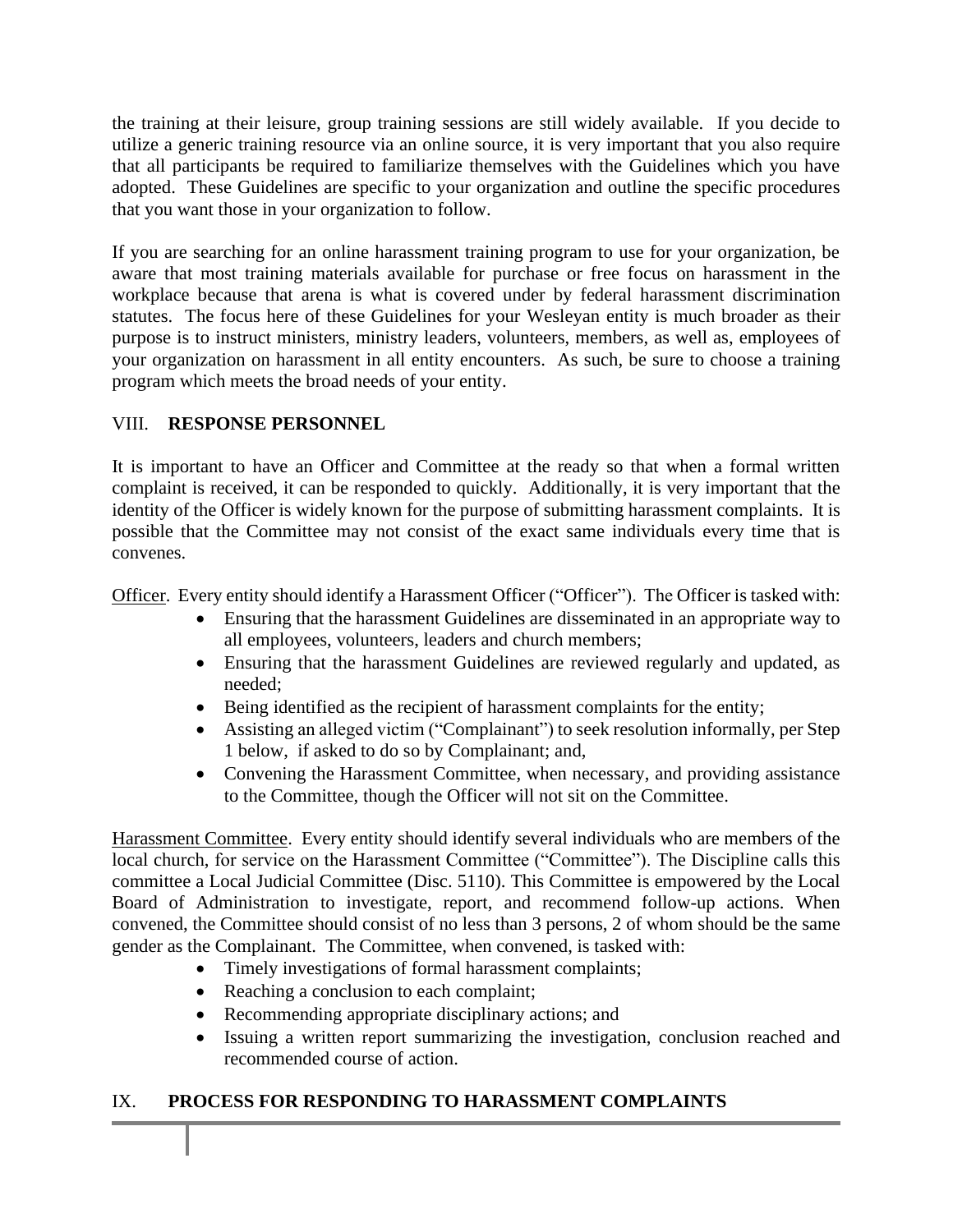Regardless of whether a formal complaint is made, it is incumbent upon the church to address any situation of harassment which comes to the attention of the leaders of the church. It is important that every complaint is responded to as quickly as possible, with the seriousness required and that confidentiality is maintained to the extent possible.

Serious allegations of harassment which involve the physical or sexual assault of a child (generally under the age of 16) or any vulnerable adult (e.g.: those with mental disabilities) should be reported to the police and Children's Aid Society.

Responses to allegations of harassment are the same, regardless of whether the allegations are between:

- two lay people in the church
- a lay person and paid staff
- paid staff members at the church
- any person in the church, and an outside vendor of the church (e.g.: delivery person, etc.)
- etc.

 Step 1. **Seek to Resolve the Matter Informally**. If the Complainant is willing to do so, he/she should advise the alleged harasser ("Respondent") directly to clearly state that the actions or words of the Respondent are unwelcomed and should stop. The Wesleyan Church calls for the use of Matthew 18:15 – 17 as an approach to conflict resolution. This approach can be especially helpful in a harassment situation because it provides the opportunity to explain why the actions or words are perceived to be harassing by the Complainant even if they were not intended as such by the Respondent. If requested, the Officer will assist both the Complainant and Respondent with this informal process, being mindful the Officer is there to facilitate the process, not to take sides. If Step 1 is successful, no other steps will likely be needed, and the matter is considered resolved. If Complainant is not willing to engage this informal process, or if circumstances make Step 1 unwise or otherwise inappropriate, the Complainant may move to Step 2, the formal process, by filing a written complaint with the Officer.

 Step 2. **Begin Formal Process By Convening Harassment Committee**. The receipt of a written complaint triggers the start of the formal process. The Officers responsibility at this point is to determine if the allegations meet the organizations definitions of harassment. Some allegations may not be based in any reality and be unfounded attempts at character assassination. Other times the events do not meet the threshold and may instead constitute inappropriate behaviours that still need to be addressed, but not using the formal harassment process. In these cases, the file is closed with a finding of 'Harassment Allegations are Unfounded."

If the reported behaviour meets the threshold of organizations definition of harassment, then the Harassment Committee is convened by the Local Board of Administration or referred to the District in cases involving ordained or licensed ministers, or employees of the district, or elected members of district committees (Disc. 5125:1).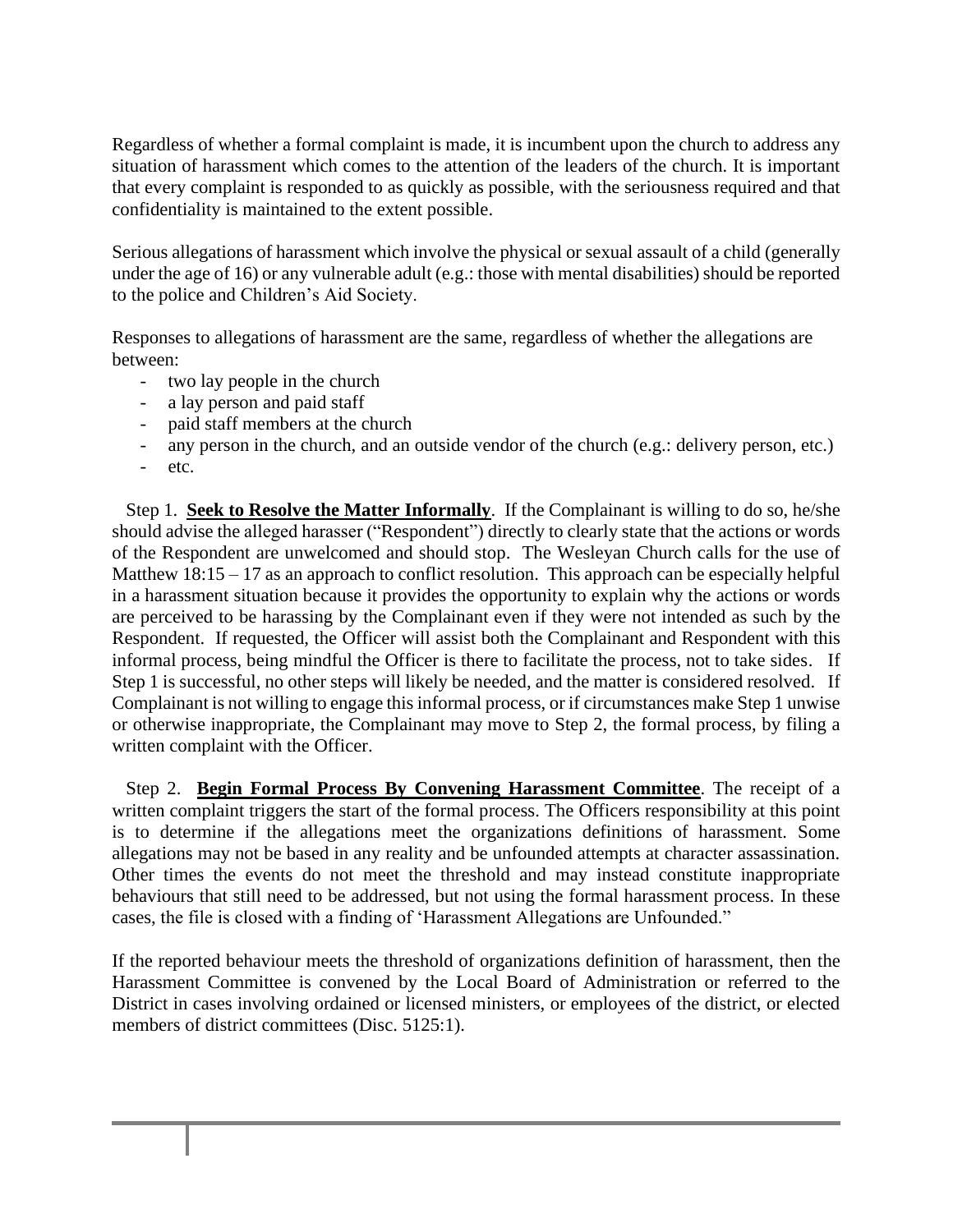**Note**: for added clarity, accusations of harassment against an ordained or licensed pastor or district employee or elected member of a district office are to be passed to the District Board for their investigation and response. They are not handled by the local church (Disc. 5125:1).

Additionally, in the event the Officer is the alleged harasser, is related to the alleged harasser or otherwise is alleged to be involved in the harassing behavior in any form, the formal written complaint should be given to a trusted member of the Church Board of Administration or in the case of a complaint against a National official, the National Board. Further, in such event, the involved Board Member will not be allowed to participate in any way in the formal process. Likewise, any individual who is implicated in the formal complaint will not be allowed to participate as part of the Committee. Once the formal process has begun, the process shall be followed to its conclusion with the issuance of a report and the appropriate related official actions.

Third party witnesses are encouraged to verbally report harassment incidents to the Officer who will determine the course of action.

#### Step 3. **Investigation by the Committee.**

In some situations, the Harassment Committee may consider engaging an external investigator. This would be especially true if the Complainant believes the Officer/Committee has a perceived interest in protecting the Respondent.

#### a. Meet with Complainant.

- Take Complaint Seriously. Treat Complainant with Compassion. Harassment often leaves the person feeling victimized, anxious, upset and unsure. Listen Openly.
- Obtain Clarification and Details. Ask clarifying questions to obtain a more complete picture of the incident(s). Learn when the incident occurred, what specifically occurred and who else was involved or present. Ask if and how Complainant told Respondent the behavior was not welcomed.
- Ask for any documentation or proof of the allegations. Note: A Complainant is urged to keep a detailed written record of all harassing behaviors which should include: dates and times, names of those present or witnesses to an incident, what occurred in the incident and all tangible evidence such as emails, postings, notes or pictures received.
- Take Notes.
- Explain the Committee's Process and steps to be followed.
- Discuss Confidentiality. To the extent possible, the names of the Complainant, reporter and Respondent should not be disclosed publicly.

#### b. Meet with Respondent.

- Share the Allegations made in the Complaint. Do not disclose the name of a third-party witness, if any.
- Stress the Seriousness of Allegations. Share the entity's no tolerance position.
- Listen Openly to Respondent's Perception of Incident(s). As with Complainant, take care not to make assumptions or judgments.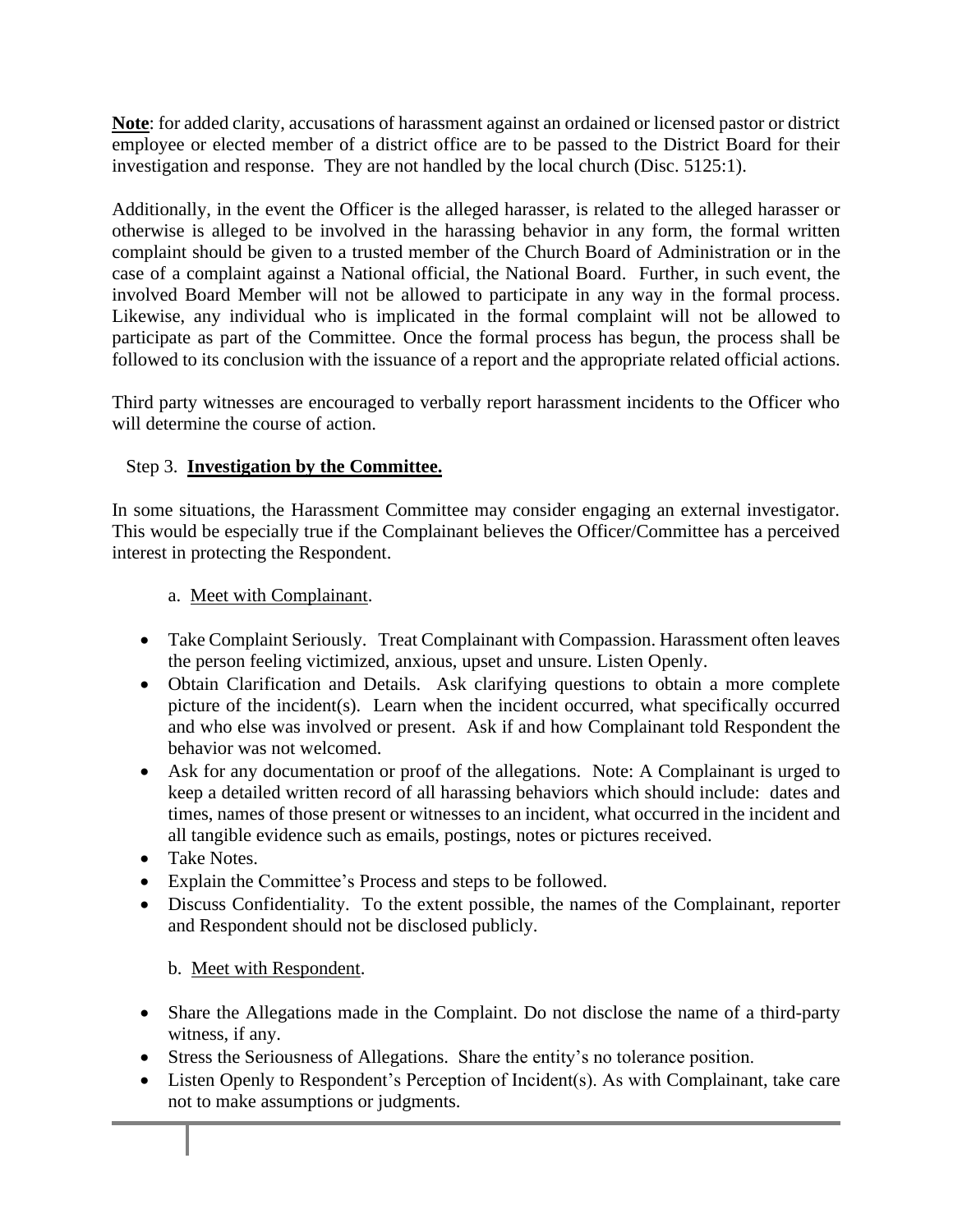- Obtain Clarification & Details.
- Ask for pertinent evidence in support of the Respondent
- Take Notes.
- Explain the Committee's Process and Next Steps.
- Admonish Against all forms of Retaliation and advise respondent against confronting Complainant.
- Discuss Confidentiality.

c. Additional Investigatory Actions. Do any of the following, as needed:

- Speak individually with others who either witnessed the harassing incident or have secondhand knowledge of the incident and whose names were disclosed by the Complainant or Respondent as potential sources of information.
- Look for unusual actions of the Complainant. Out of the ordinary behaviors such as changes in the Complainant's productivity, absenteeism or like behaviors are commonly seen with workplace harassment.
- Re-interview Complainant &/or Respondent to obtain clarifications and additional information.

 Step 4. **Reach a Conclusion**. The conclusion of the Committee is reached by a 2/3 majority vote (Disc. 5110:3), and will be one of the following:

- Not Harassment A conclusion that the incident is not harassment should be reached if the Committee believes that the incident(s) does not rise to the level of harassment or cannot be substantiated.
- Allegation was Falsified or Unfounded If the investigation leads to the conclusion that the allegation was falsified, vindictive, vexatious, or frivolous, this should be reflected in the Committee's report with recommendations for discipline commensurate with such action.
- Harassment Allegations are Founded In the event that the Committee reaches the conclusion that harassment has occurred, the report should include adequate details indicating what lead the Committee to this conclusion.

#### Step 5. **Recommend an Appropriate Discipline or Resolution.** See Section X below.

 Step 6. **Issue an Official Report**. A written report should be issued by the Committee to the Local Board of Administration for follow up action (Disc. 5110:3). This report should contain the following: summary of the incident, all actions taken by the Complainant, the actions of the Officer and Committee in response to the complaint, the conclusion of the Committee in sufficient detail where the report indicates harassment occurred, and a recommendation regarding discipline and/or any other course of action. This report should be dated and signed by each Committee member. A copy of the report should be given to the appropriate ministry supervisor and placed in both the Complainant's and Respondent's employment and/or volunteer file. [*See sample report in Section 13 of these Guidelines*.]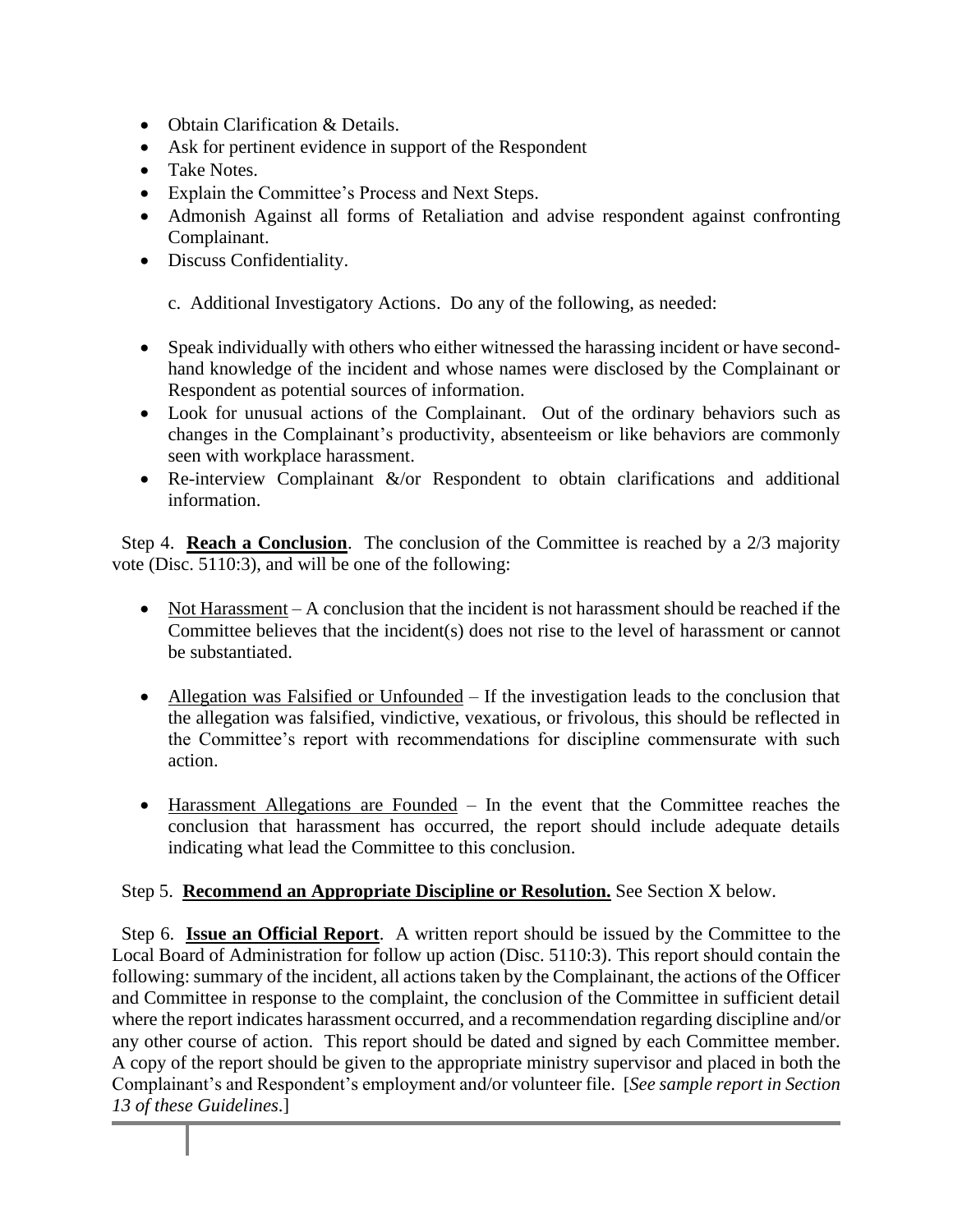In the case where a determination of guilt has been found, the District office shall also be advised.

 Step 7. **Close the Loop**. Upon receipt of the report, the appropriate entity (i.e. LBA or DBA) shall follow up on the report to ensure that all actions appropriate and necessary to fully conclude the matter are taken in a timely manner. The actions may include, but are not limited to the following:

- Imposing disciplinary actions;
- Drafting and sending follow up letters;
- Putting District Office, Church insurer and/or Attorney for the Wesleyan Church on notice (required for all reports indicating that harassment has occurred);
- Instituting any necessary changes in the workplace;
- Ensuring both Complainant and Respondent are informed of the findings of the Committee; and
- If the Harasser is a Person from outside the entity, and is
	- o Affiliated with a business entity:
		- Contact the entity and make a formal complaint;
		- Decide whether to cancel business relationship with the entity or require that entity to send a different company representative in the future for delivery, sales meetings, etc.; and
		- Formalize this with a detailed follow up letter.
	- o Not affiliated with a business entity:
		- **•** Determine whether harasser has a legitimate reason for coming into contact with the Complainant;
		- **•** If yes, determine if there is an alternate method of accomplishing the reason;
		- If so, put things in place to make this happen; and
		- **If no legitimate or necessary reason exists, consider banning the harasser** from the office, ministry, or other environment in which the harassment occurred.

# X. **DISCIPLINARY ACTIONS**

If complaint is substantiated and the report indicates that harassment has occurred, or a falsified complaint was filed, discipline appropriate to the behavior and circumstances should be applied. Discipline of the harasser or person who falsified the complaint communicates to this individual that such behavior will not be tolerated. Likewise, discipline also communicates to third parties that such behavior must not occur by anyone in this setting. To the Complainant, discipline acknowledges the Complainant's concerns. It also communicates that the entity is not merely giving lip service to harassment; it stands by its Guidelinesto ensure that the workplace, ministerial arena and the like are free from harassment. Adopting and following a comprehensive harassment Guidelines which includes following through with appropriate disciplinary actions can serve to protect an entity from legal claims alleging that the entity allowed the harassment to occur and/or continue.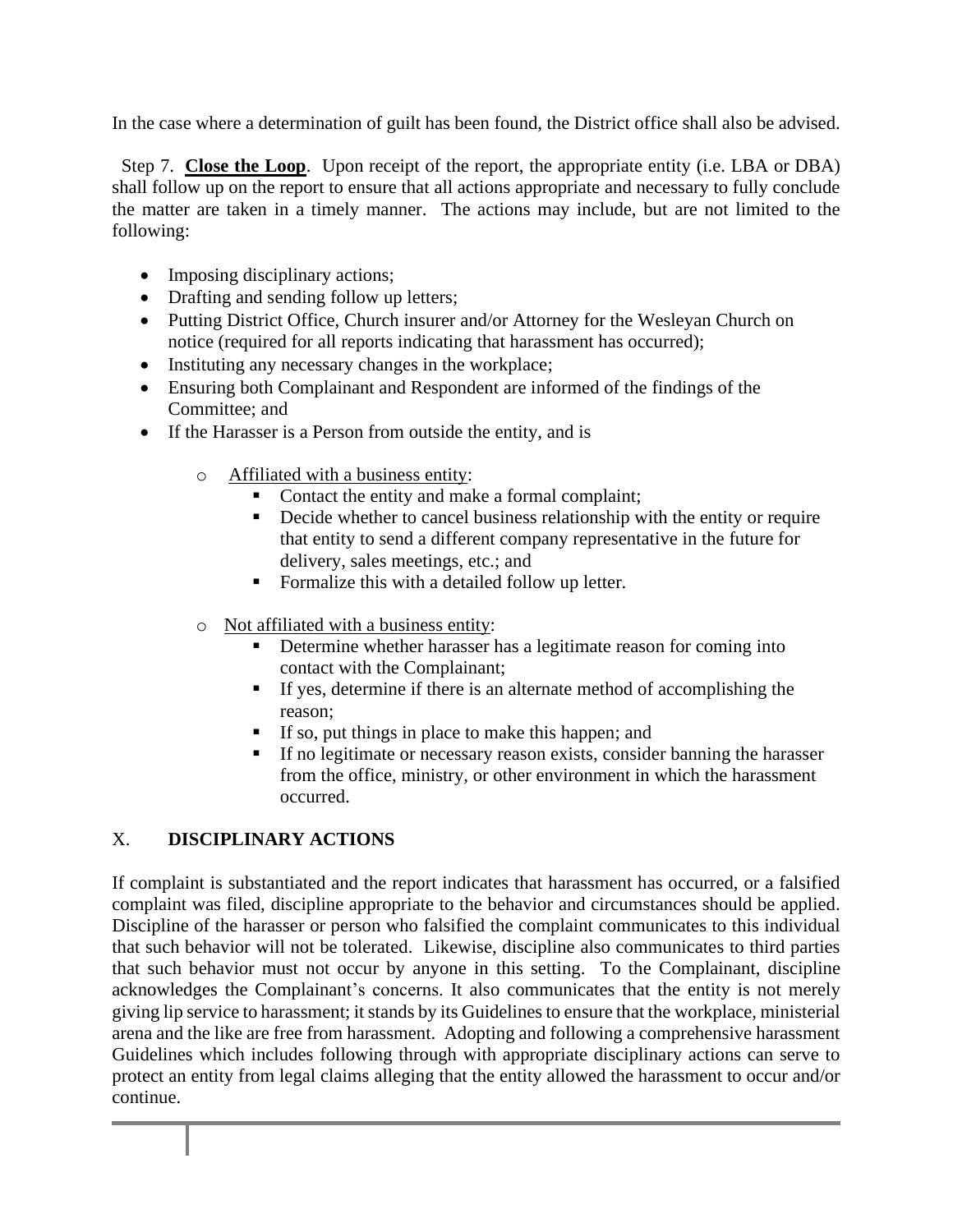The Discipline should be consulted and followed where appropriate (see Disc. 5110-5125).

**NOTE**: The Committee does not have power to implement discipline, only to recommend discipline. The authority to discipline a member of the local church resides in the Local Board of Administration. Authority to discipline an ordained or licensed minister resides in the District Board of Administration (Disc. 5110:3; 5125:1)

Depending upon the specific circumstances of each complaint, including: severity of behavior, number of harassing behaviors, and the difference in status between Complainant and Respondent, the following disciplinary actions are recommended:

- Admonishment (verbal reprimand and expectations for repentance, education in harassment avoidance, and stern warning of no repetition of behaviours)
- Rebuke, harassment education, and written warning (verbal and written reprimand, with a warning of future consequence if the behavior continues); or
- Temporary Suspension from ministry roles (with or without pay); or
- Permanent Termination of employment or volunteer involvement in ministry role; or
- Termination from membership

**Note**: as stated earlier, the power to discipline resides in the Local Board of Administration or the District Board of Administration, not in the Committee.

# XI. **PREVENTION & PROTECTION AGAINST HARASSMENT**

In a concerted effort to prevent and protect against harassment from occurring within Wesleyan ministries, entities, churches, offices and communities, all such entities are encouraged to:

- o Adopt and implement Guidelines such as these.
- o Provide annual training to educate ministry leaders about harassment (and a written record of who attended and when the training was offered. See Section on: 'Acknowledgement').
- o Monitor regularly to ensure compliance with these Guidelines.
- o Adopt a "No Tolerance" position against harassment and discrimination as described in this document.
- o Include by reference the adopted Guidelines in all handbooks or agreements covering employees or volunteer commitments.
- o Make sure the Wesleyan entity has appropriate insurance coverage which includes misconduct coverage, if possible & appropriate.
- o The appointment of a Harassment Officer, and Investigative Committee
- o A filing system to record and preserve any incident of harassment and how it was handled by the Wesleyan entity

A Wesleyan entity can easily adapt and adopt these Guidelines specific to its circumstances, as follows: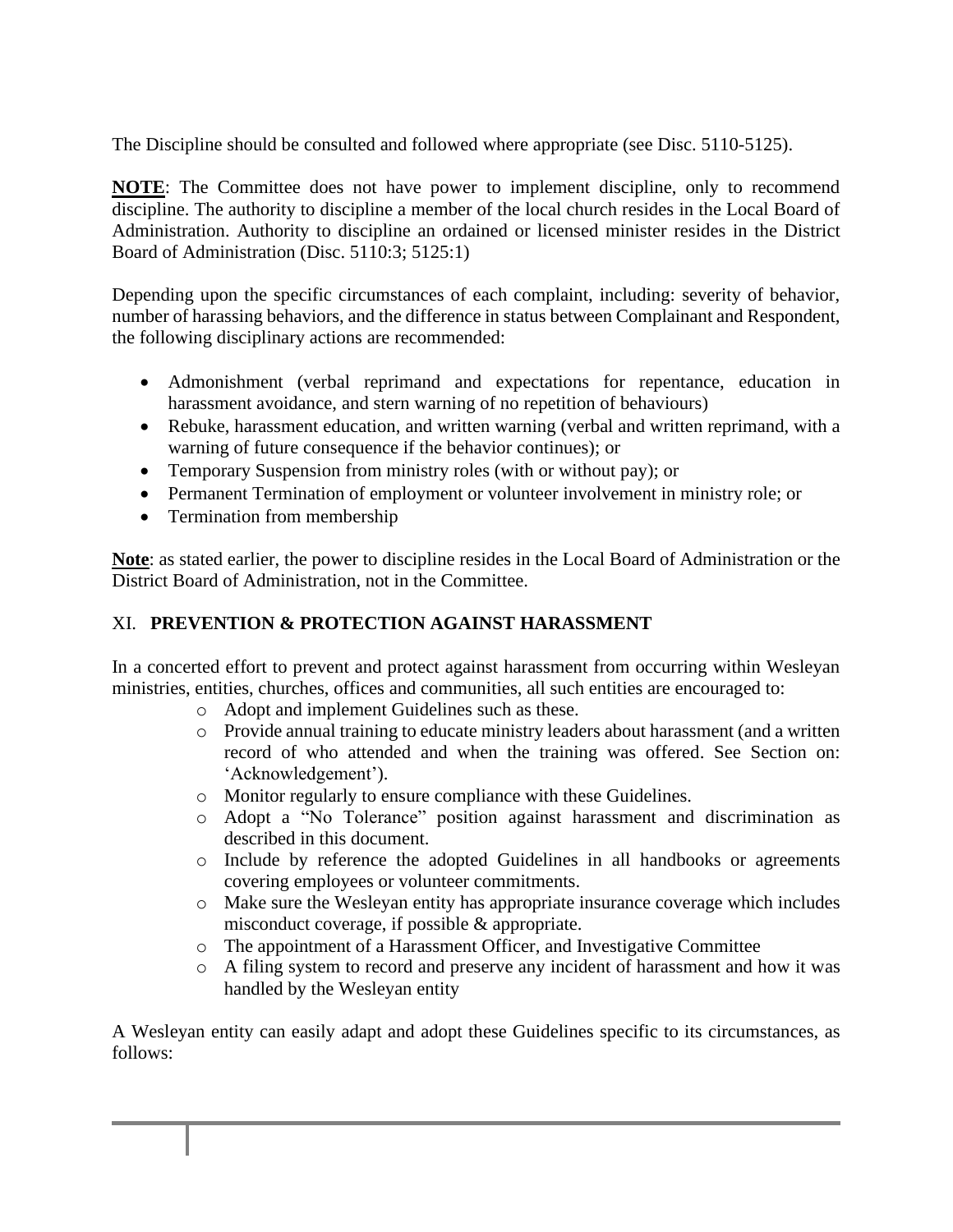- 1. In the heading, delete heading "Wesleyan Church of Canada: and insert your entity name. Alter first paragraph by changing the last sentence as follows: "These Guidelines have been adopted by \_\_\_\_\_\_\_\_\_\_\_\_\_\_\_\_\_\_\_\_\_\_\_\_\_ (insert your entity name) to educate on this very important issue, prevent such harassment, and to provide specific procedures to manage sexual harassment incidents that do occur."
- 2. Insert on the last page the following: "These Guidelines are adopted by (insert entity name) on  $(insert date)."$  This statement should be followed by a signature line for the secretary (usually) of the corporate body that has approved the Guidelines.
- 3. Provide the resulting draft document to your governing board for review, discussion  $\&$ vote, as appropriate and consistent with your By-laws.
- 4. Make sure the final version of the document that is adopted is dated and signed.
- 5. If the adopted Guidelines will be used as part of your entity's training requirement, you are advised to use the following acknowledge page.

#### XII. **ACKNOWLEDGEMENT**

Acknowledgement page is often attached as the last page of Guidelines so that a participant can tear that page off upon familiarizing himself with the Guidelines, sign as indicated, and turn in this proof of participation as required.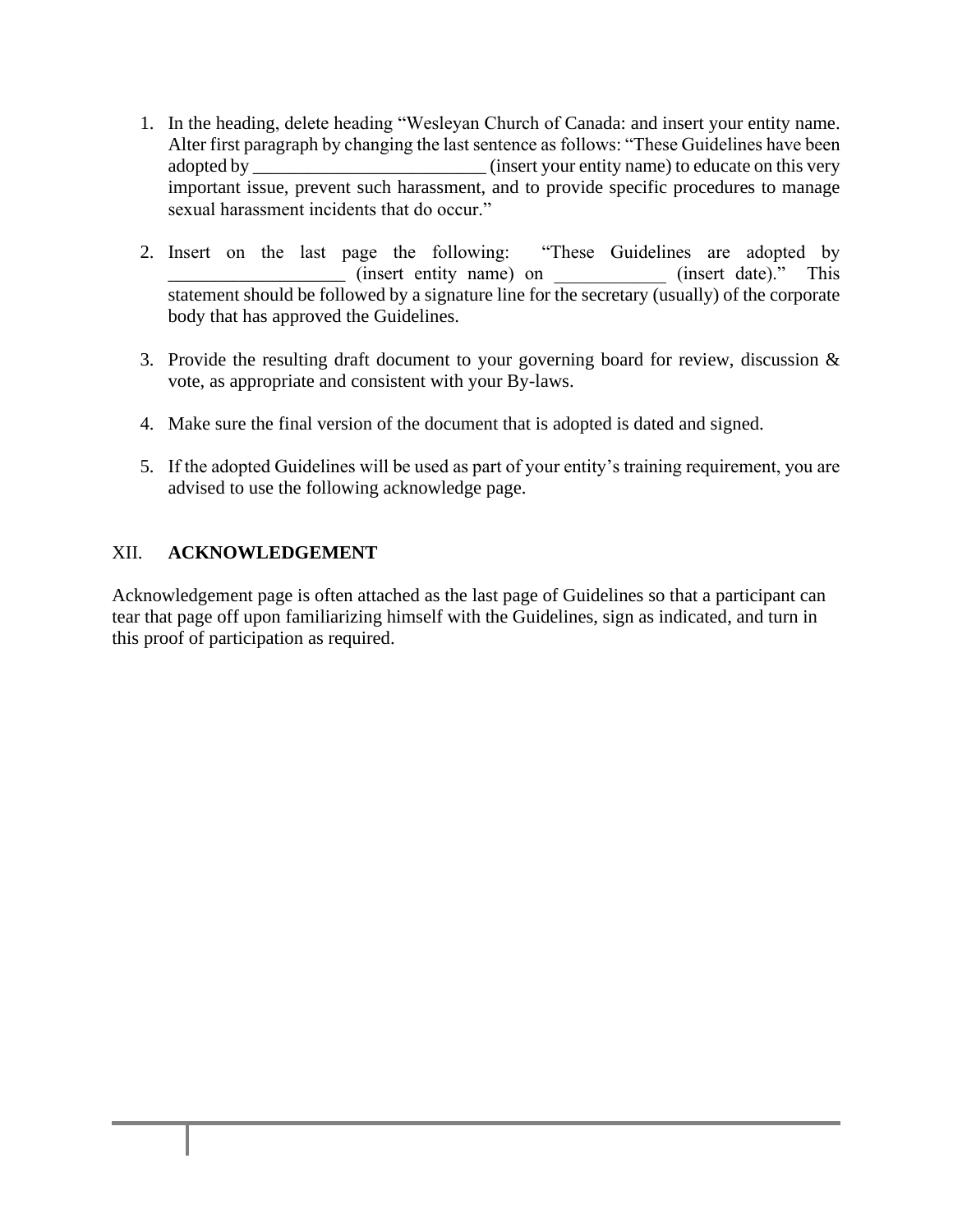**\_\_\_\_\_\_\_\_\_\_\_\_\_\_\_\_\_\_\_\_\_\_\_\_\_\_\_\_\_\_\_\_\_\_\_\_\_\_\_\_\_\_\_\_\_\_\_\_\_\_\_\_\_** (*Insert Entity Name Above*)

#### **ACKNOWLEGEMENT**

#### **Regarding**

#### **HARASSMENT GUIDELINES**

I have read and understand these Harassment Guidelines.

\_\_\_\_\_\_\_\_\_\_\_\_\_\_\_\_\_\_\_\_\_\_\_\_\_\_\_\_\_\_\_\_\_\_\_\_\_\_\_\_

\_\_\_\_\_\_\_\_\_\_\_\_\_\_\_\_\_\_\_\_\_\_\_\_\_\_\_\_\_\_\_\_\_\_\_\_\_\_\_\_

\_\_\_\_\_\_\_\_\_\_\_\_\_\_\_\_\_\_\_\_\_\_\_\_\_\_

I agree to abide by these Guidelines.

I agree, if I have not already done so, to participate in all required harassment training.

In my work and/or ministry, I will agree to treat all others with respect and dignity.

If I witness harassment in any form in this or any other Wesleyan entity, I will promptly speak up to stop the harassing behavior and will report such incident to the appropriate person.

Print name

Sign name

Date